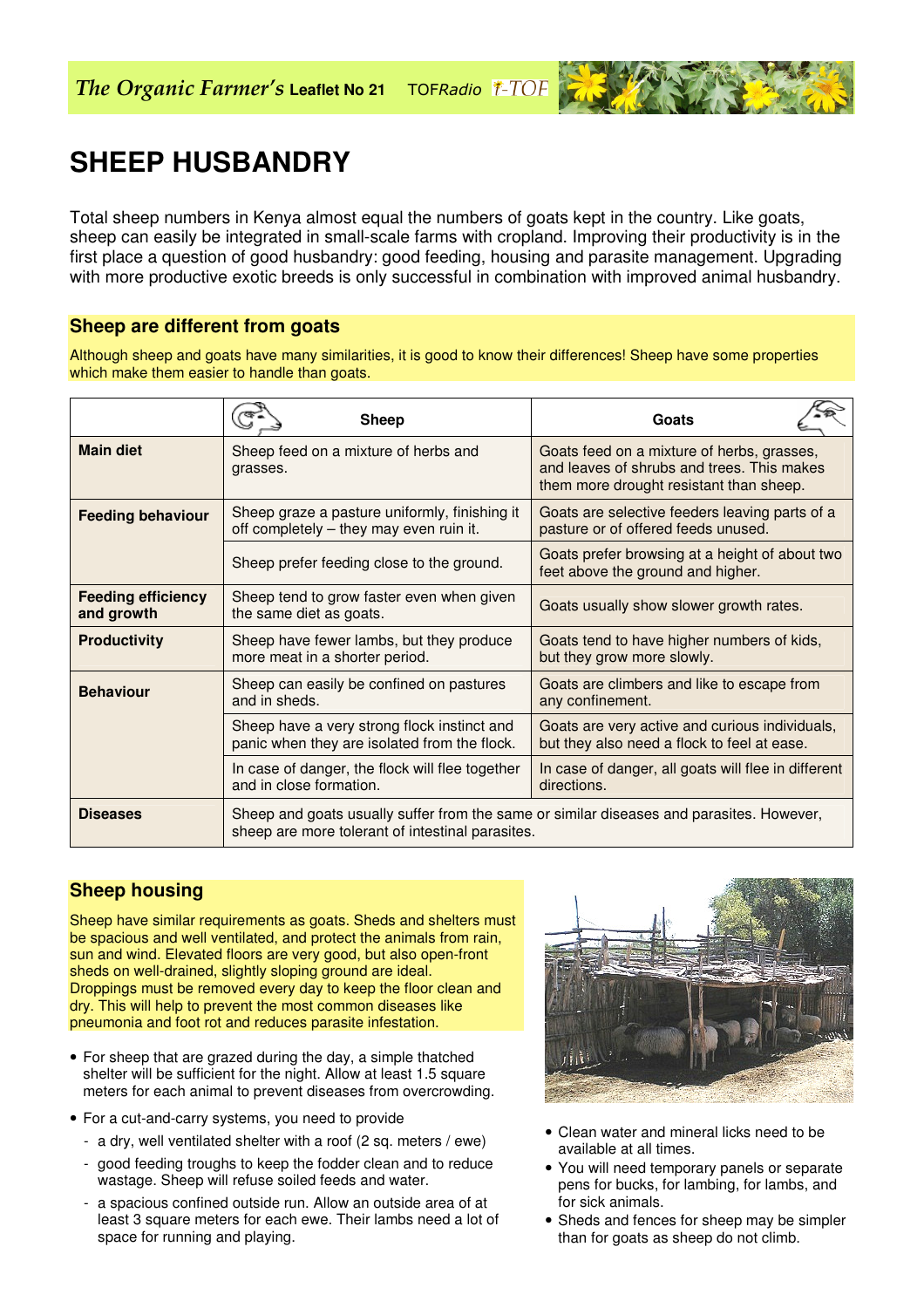## **Nutrition of sheep**

Sheep are typical grazers that spend most time of the day feeding and ruminating. They prefer herbs and grasses and feeds they are used to. Lambs learn from their mothers what they should eat. If you introduce new feeds, offer them in small quantities and in the troughs the animals are used to eat from.

Be aware that poorly fed animals are less resistant against diseases and parasites! Underfed ewes do not come on heat, their milk production is poor and their lambs are weak and grow slowly. In this leaflet, only sheep for meat production are considered. You may keep dairy sheep like dairy goats (see TOF-leaflets No 13 and 14).

#### **Grazing**

Like cattle, sheep graze close to the ground, but they utilize different resources on a pasture. Sheep and cattle are therefore very good grazing companions. Because they suffer from different parasites, they do not infect each other. Sheep are less sensitive against rain than goats, but standing in wet soil and mud promotes foot diseases and foot rot.

- To avoid overgrazing and building up of parasites, do not leave your sheep in the same paddock for longer than 2 subsequent weeks.
- Each paddock needs to be left ungrazed by sheep or goats for 6 weeks. You need at least four paddocks to rotate your sheep.
- One acre of good pasture should produce enough fodder for about 4 sheep and their lambs. Divide the area you need for your sheep into four or more paddocks and rotate the flock on them.
- On poor pastures, you may have to give your flock a larger area or to provide some additional feeds.
- Use excess wet season fodder to provide hay for the dry season (TOF-leaflet No 12). It is recommended to cut and dry the grass and herbage on about half of the area of each paddock one or two weeks before it is grazed.

#### **Cut-and-carry feeds**

- **Herbage and grasses**: Most grasses are suitable. Chop bulky fodder like Napier grass, and allow wet fodder to dry to prevent bloat and reduce worm burden.
- **Leaves of trees and shrubs**: Sheep will also like to feed some leaves (up to 20% of the ration).

**Legume fodder**: The protein and mineral rich leaves of legume crops and legume trees improve the diet, especially if low-value feeds like dry crop residues are offered. Legumes should never make more than one third of the total ration as they contain substances that can disturb the digestion and cause bloat.



#### **Minerals**

Ensure that all sheep, in particular pregnant and lactating ewes, have access to mineral salts. Ask for special mixtures for sheep.

#### **Water**

- Ensure permanent access to clean water.
- Nursing ewes have high water requirements (up to 10 liters / day).
- Sheep need about the same amount of water as goats, but they will cope less well with periods of droughts.

#### **Basic feeding practices**

- In a cut-and-carry system, feed your animals at least 3 times a day (early morning, noon and evening).
- Feed only clean, fresh and dry fodder and offer them in clean and elevated feeding troughs.
- Non-lactating sheep will need between 4 and 7 kg of fresh green fodder, depending on the stage of pregnancy. This is the equivalent of 1 to 2 kg of good hay.
- Nursing ewes with lambs will need between 6 and 10 kg of fresh, good quality fodder (or 1.5 to 3 kg good hay), depending on their milk production.
- Crop residues have to be supplemented with leguminous fodder, concentrates and minerals.

#### **Concentrates**

Sheep are ruminants, and high quantities of concentrates in the diet (above 1.5 kg / day) may cause serious health disorders. Concentrate amounts must always be increased gradually! You may use the same concentrates as for cattle.

- Concentrates must be given in small quantities of not more than 250g / meal, and preferably after the roughage.
- Ewes may be flushed to increase the lambing rate by good feeding and giving some grain for several weeks before and during the mating season. Rams can also be fed some concentrates during this period (0.5 kg / day).
- Do not feed concentrates during the first 3 months of pregnancy
- During the last two months of pregnancy, up to 500g concentrates can be given per day. Start with small quantities only.
- Ewes also need concentrates during the fist month of lactation, especially when they have to nurse twins. In this case, you may feed up to 1.5 kg concentrate feeds per ewe.
- After five weeks, start to decrease this quantity gradually.
- Lambs can be supplemented with grain to fatten them. You may use maize or maize silage if available.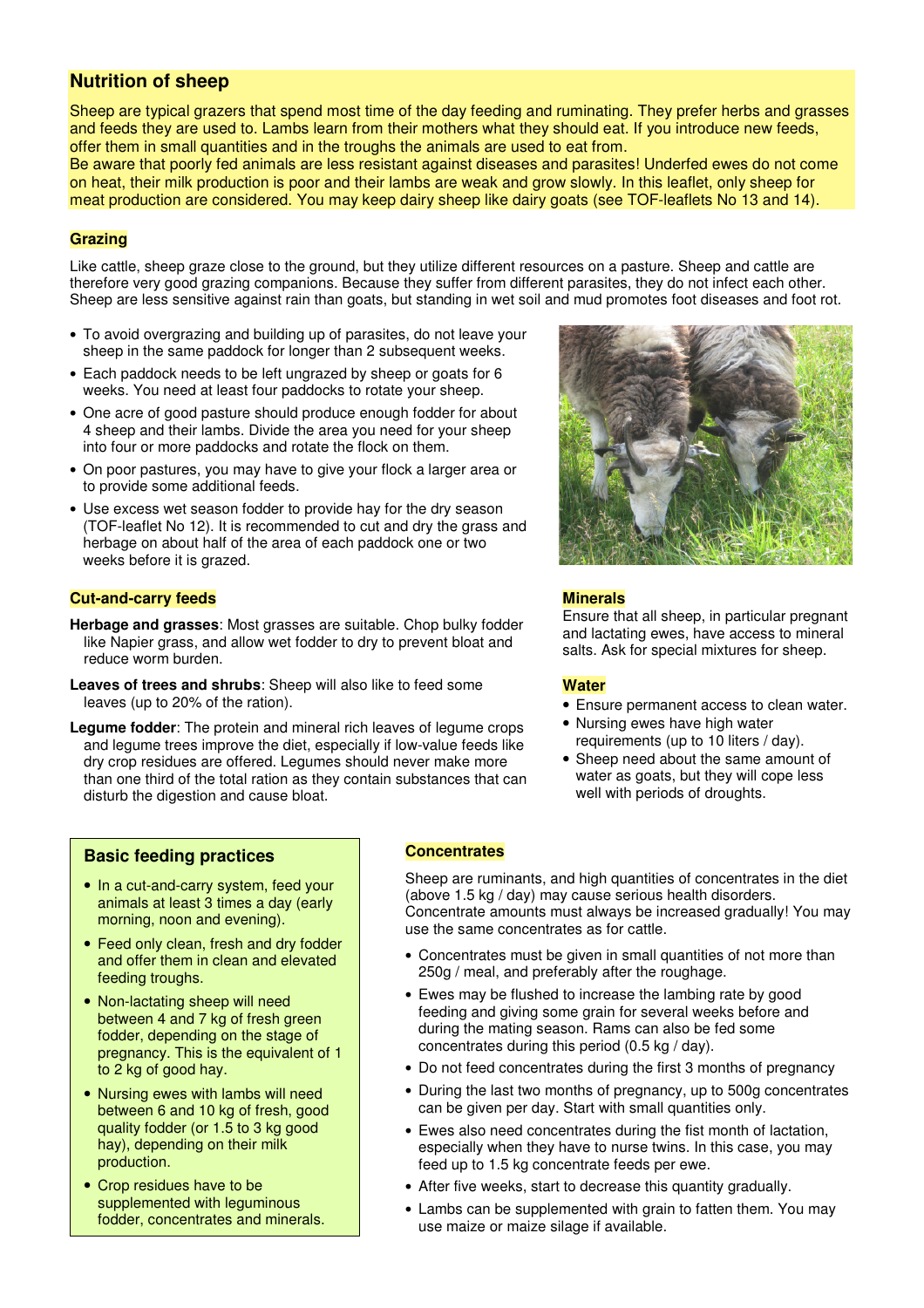## **Flock management**

Sheep are usually kept in flocks. Larger herds are often divided into sub-groups that have the same demands. Their management can be optimized in this way.

#### **Adult sheep**

Adult sheep groups consist of ewes and rams which have been selected for breeding. Poor or surplus males should be castrated and sold. Ewes not suitable for breeding should also be culled.

#### **Pregnant ewes**

Late gestation ewes are grouped together. Maternity pens must be very clean, dry and well ventilated. Provide sufficient good fodder, clean water, grain supplements and mineral salt.

#### **Lambing**

The ewe will be uneasy and look for a quiet separate place. Do not disturb a lambing ewe and keep in the background. Observe first lambing ewes well. If you have to help, make sure your hands are very clean. Allow the ewe to lick the lamb.

The lamb must get colostrum (first milk) within the first few hours. If the lamb has not been able suckle the mother after two hours, the mother should be handmilked and the lamb bottle-fed (at 40°C): 100 g at first, another 150 g within the first 12 hours, at least 0.5 liters within the first 24 hours. The navel should be treated with iodine tincture.

#### **Pre-weaned lambs**

Newborn lambs will drink frequently. Keeping the ewe and her lamb together in a separate, clean pen during the first few days is beneficial. After this, a healthy lamb will follow its mother everywhere. Sheep lambs MUST be fed with sheep's milk or a special milk replacer; they will do poorly on other milk. During the first weeks, they should be left with their mother and be allowed to suckle as often as they need it. Until 2-3 months of age, young lambs may be kept together in a spacious shed and the mothers are brought back to them after grazing. They need a lot of space to play and run. Provide good feeds and remove droppings every day. Deworm them a first time at one month old, especially if they are allowed to graze with the herd.

#### **Weaned lambs**

Weaning of young lambs is usually done at 3 months of age. Weaned lambs can be kept together and allowed to graze. Lambs may be fattened on grass and with additional grain supplements. Deworming is done monthly or every 2 to 3 months

depending on infestation levels. **Castration**

After 3 months, you may select the fastest growing male lambs for breeding. Castrate the others using a rubber ring or the burdizzo.

#### **Tethering**

Tethering has a most destructive effect on health, milk production, and fertility of all animals. The reasons for this are listed below. Where land is scarce, a cut-and-carry system is always preferable.

- Tethered animals are usually undernourished.
- Parasite control is practically impossible.
- Neither water nor protection from sun or rain is available to tethered animals.
- Small ruminants tend to panic easily and may suffocate or break their necks or legs while trying to run away.

## **Health management**

A large percentage of common diseases and premature deaths can be prevented with simple practices such as good feeding and keeping the sheds clean. It is advisable to follow a good flock health programme.

- Internal and external parasites: Deworming is especially important for lambs because they are affected most by internal parasites. Later, sheep should be treated for internal and external parasites (ticks and others) at least once a year.
- Regular hoof trimming prevents lameness and foot rot. Lame animals suffer, do not eat enough, and are less fertile.
- Vaccinations prevent diseases that may affect the whole flock and cannot be controlled otherwise. Vaccinate your flock according to the recommendation of the local veterinary.
- Tail docking is mainly done in wool sheep breeds to prevent fly struck. Usually rubber rings are used when the lambs are 7 to 10 days old. The vulva and anus of the lamb should still be covered by the tail stump.